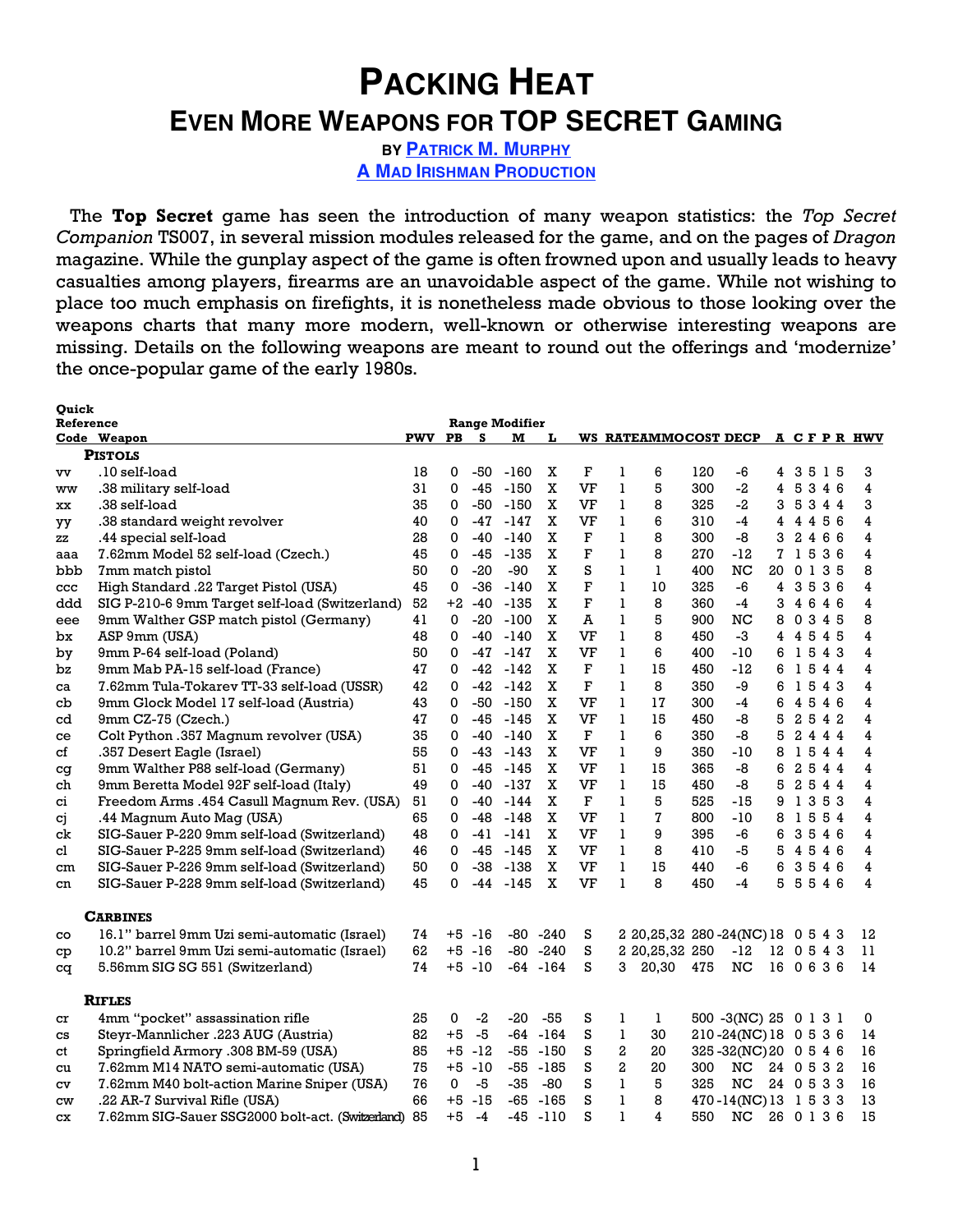| <b>Ouick</b><br>Reference |                                                |            | <b>Range Modifier</b> |             |             |              |    |    |                                    |                              |                        |            |  |              |                          |
|---------------------------|------------------------------------------------|------------|-----------------------|-------------|-------------|--------------|----|----|------------------------------------|------------------------------|------------------------|------------|--|--------------|--------------------------|
|                           | Code Weapon                                    | <b>PWV</b> | PB                    | <b>S</b>    | м           | L            |    |    | WS RATEAMMOCOST DECP A C F P R HWV |                              |                        |            |  |              |                          |
|                           | <b>SUBMACHINE GUNS</b>                         |            |                       |             |             |              |    |    |                                    |                              |                        |            |  |              |                          |
| cу                        | 10.2" barrel 9mm Uzi semi-automatic (Israel)   | 60         |                       | $+4$ -17    |             | $-83 - 250$  | BA |    | 2 20, 25, 32 300                   |                              | -12                    | 12 0 5 4 1 |  |              | 10                       |
| CZ                        | 9.2" barrel 9mm Uzi automatic (Israel)         | 70         |                       | $+4$ -17    |             | $-83 - 250$  | BA |    | 5 20, 25, 32 305                   |                              | $-10$                  |            |  | 11 1641      | 9                        |
| da                        | 9.2" barrel 9mm Uzi semi-automatic (Israel)    | 58         |                       | $+4$ -17    |             | $-83 - 250$  | BA |    | 2 20, 25, 32 305                   |                              | -10                    | 11 1541    |  |              | 9                        |
| db                        | 7.62mm PPSh-41 (USSR)                          | 75         | 0                     | $-28$       |             | $-100 - 295$ | BA | 5  | 35, 71                             | 600                          | NC                     |            |  | 12 0 6 5 1   | 12                       |
| dc                        | 7.62mm CZ-24 (Czech.)                          | 76         | 0                     | $-30$       |             | $-95 - 295$  | BA | 4  | 32                                 | 750                          | $-12$                  | 13 0 6 5 1 |  |              | 10                       |
| de                        | 9mm MAT-49 (France)                            | 67         |                       | $+4 -20$    |             | $-95 -270$   | BA | 5  | 20,32                              | 650                          | $-12$                  | 11 0 6 5 1 |  |              | 12                       |
| df                        | 9mm Beretta M12 (Italy)                        | 70         |                       | $+2 -21$    |             | $-92 - 233$  | BA |    | 5 20,30,40 650                     |                              | $-13$                  | 10 0 6 5 2 |  |              | 12                       |
| dq                        | 9mm SIG MP310 (Switzerland)                    | 74         | 0                     | $-25$       |             | $-84 - 245$  | BA | 5  | 40                                 |                              | 600 -8 (NC) 10 0 6 5 4 |            |  |              | 12                       |
|                           |                                                |            |                       |             |             |              |    |    |                                    |                              |                        |            |  |              |                          |
|                           | <b>ASSAULT RIFLES</b>                          |            |                       |             |             |              |    |    |                                    |                              |                        |            |  |              |                          |
| dh                        | 5.56mm NATO FA-MAS (France)                    | 80         |                       | +5 -10      |             | $-55 - 165$  | s  | 3  | 25                                 | 400                          | NC                     |            |  | 15 0 5 4 2   | 13                       |
| di                        | 5.56mm NATO Enfield L85 IW (UK)                | 89         | $+5$                  | $-8$        |             | $-50 - 130$  | S  | 5  | 30                                 | 400                          | NC                     | 22         |  | 0644         | 18                       |
| dj                        | SIG Stgw 57 7.5mm (Switzerland)                | 89         | 0                     | -10         |             | $-62 - 172$  | S  | 3  | 24                                 | 600                          | NC                     | 25         |  | 0636         | 17                       |
| dk                        | SIG SG 510 7.62mm (Switzerland)                | 90         | $+5$                  | -9          |             | $-55 - 155$  | S  | 3  | 20                                 | 375                          | NC                     |            |  | 21 0 6 3 6   | 15                       |
| dl                        | SIG SG 530 5.56mm (Switzerland)                | 80         | $+5$                  | -10         |             | $-70 - 170$  | S  | 3  | 30                                 | 400                          | NC                     | 17 0 6 3 6 |  |              | 14                       |
| dm                        | SIG SG 540 5.56mm (Switzerland)                | 83         | +5                    | $-9$        |             | $-62 - 164$  | S  | 3  | 20.30                              | 450                          | NC                     | 20         |  | 0636         | 14                       |
| dn                        | SIG SG 550 5.56mm (Switzerland)                | 86         | +5                    | -8          |             | -54 -154     | S  | 3  | 20,30                              | 475                          | NC                     | 22         |  | 0636         | 14                       |
|                           |                                                |            |                       |             |             |              |    |    |                                    |                              |                        |            |  |              |                          |
|                           | <b>MACHINE PISTOLS</b>                         |            |                       |             |             |              |    |    |                                    |                              |                        |            |  |              |                          |
| do                        | 9mm Mini-Uzi semi-automatic (Israel)           | 56         |                       | $+3$ -17    |             | -87 -260     | A  |    | 3 20, 25, 32 300                   |                              | -8                     |            |  | 10 2 5 4 1   | 8                        |
| dp                        | 9mm Mini-Uzi automatic (Israel)                | 68         |                       | $+3 -17$    |             | $-87 - 260$  | A  |    | 1020,25,32 300                     |                              | -8                     |            |  | 10 2 6 4 1   | 8                        |
| dq                        | 9mm Micro-Uzi (Israel)                         | 48         |                       | $+3 -22$    | -97         | X            | A  | 10 | 20                                 | 350                          | -6                     | 6          |  | 3641         | 5                        |
| dr                        | 9mm Glock Model 18 (Austria)                   | 50         | 0                     | -50         | $-150$      | X            | VF |    | 3 17, 19, 33 400                   |                              | -5                     | 6          |  | 3646         | 4                        |
|                           |                                                |            |                       |             |             |              |    |    |                                    |                              |                        |            |  |              |                          |
|                           | <b>MILITARY WEAPONRY</b>                       |            |                       |             |             |              |    |    |                                    |                              |                        |            |  |              |                          |
| ds                        | .50 M2 Heavy Barrel machine gun (USA)          | 157        |                       | $-50 - 30$  | 0           | $-30$        | vs | 3  | 20                                 | 3500                         | NC                     | 47         |  | 0665         | 22                       |
| dt                        | .60 caliber Heavy Machine Gun                  | 95         | 0                     | -2          | -30         | -80          | S  | 10 | 250                                | $\blacksquare$               | NC                     | 30 0 6 6 6 |  |              | 28                       |
| du                        | .303 Vickers MK1 MMG (UK)                      | 82         | $+10$                 | 0           | $-20$       | -65          | VS | 6  | 250                                | 700                          | NC                     | 30 0 6 3 6 |  |              | 16                       |
| dv                        | 7.62mm M-60 GPMG (USA)                         | 93         | $+10$                 | - 0         | -35         | -85          | VS |    | 8 50,100, 950                      |                              | NC                     | 28         |  | 0656         | 22                       |
|                           |                                                |            |                       |             |             |              |    |    | 200,300                            |                              |                        |            |  |              |                          |
| dw                        | 7.62mm Goryonov SG43 MMG (USSR)                | 94         | +8                    | -5          | -30         | -82          | VS |    | 7 50,200, 850                      |                              | NC                     |            |  | 27 0656      | 22                       |
|                           |                                                |            |                       |             |             |              |    |    | 250                                |                              |                        |            |  |              |                          |
| dx                        | 7.62mm PK-GPMG (USSR)                          | 95         | $+10 -3$              |             | -30         | -90          | VS |    | 8 50,200,                          | 925                          | NC                     |            |  | 27 0656      | 24                       |
|                           | 7.62mm MAG GPMP (Belgium)                      | 101        | $+10$                 | 0           |             | $-37 - 100$  | s  |    | 250<br>8 50,100, 950               |                              | NC                     | 30         |  | 0656         | 18                       |
| dy                        |                                                |            |                       |             |             |              |    |    | 200,300                            |                              |                        |            |  |              |                          |
|                           | 7.62mm NATO MG-42                              |            |                       |             |             | -85          |    |    |                                    |                              | NC                     |            |  |              |                          |
| dz                        |                                                |            | $101 + 10 - 2$        |             | -35         |              | vs |    | 10 50,100, 950                     |                              |                        | 30         |  | 0656         | 20                       |
|                           |                                                |            |                       |             |             |              |    |    | 200,300                            |                              |                        |            |  |              |                          |
| ea                        | Arpac Freeflight ATM (France)                  | 68         | $+10 +2$              |             | $-10$       | $-80$        | VS | 1  | 1                                  | 150                          | NC                     |            |  | 50 0 1 6 4   | 25                       |
| eb                        | Miniman PML (Sweden)                           | 77         | $+10 +1$              |             | $-13$       | -50          | VS | 1  | 1                                  | 200                          | NC                     | 50 0 1 6 5 |  |              | 26                       |
| ec                        | Armbrust 300 PML (Germany)                     | 62         | $+10 +2$              |             | $-10$       | $-45$        | VS | 1  | 1                                  | 300                          | NC                     | 50 0 1 6 4 |  |              | 26                       |
| ed                        | M-72A LAW (USA)                                | 85         | $+10 +2$              |             | $-10$       | $-60$        | VS | 1  | 1                                  | 225                          | NC                     |            |  | 50 0 1 6 6   | 26                       |
| $_{\rm ef}$               | Sarpac AT (France)                             | 75         | $+10 +2$              |             | $-10$       | $-60$        | VS | 1  | 1                                  | 185                          | NC                     |            |  | 50 0 1 6 5   | 25                       |
| eg                        | 20mm aircraft cannon                           | 100        |                       | $+20+15$    | -15         | $-75$        | VS | 10 | 125                                | $\overline{\phantom{a}}$     | NC                     | 30 0 6 2 5 |  |              | $\overline{\phantom{a}}$ |
| eh                        | 23mm aircraft cannon                           | 98         |                       | $+23 + 17$  | $-13$       | $-67$        | VS | 15 | 1000                               | $\overline{\phantom{a}}$     | NC                     | 29 0 6 2 5 |  |              | $\overline{\phantom{0}}$ |
| ei                        | 30mm aircraft cannon                           | 115        |                       | $+30+25$    | -5          | $-65$        | VS | 20 | 125                                | $\overline{\phantom{a}}$     | NC                     |            |  | 30 0 6 4 5   | $\overline{\phantom{0}}$ |
| ej                        | M61A1 20mm cannon                              | 94         | $+12$ +7              |             | $-23$       | $-83$        | VS | 25 | 1028                               | ÷,                           | NC                     | 27 0 6 2 5 |  |              | $\blacksquare$           |
| ek                        | M-39 20mm cannon                               | 100        | $+5$                  | $\mathbf 0$ | $-30$       | $-90$        | vs | 12 | 280                                | $\overline{\phantom{a}}$     | NC                     | 30 0 6 2 5 |  |              | $\overline{\phantom{a}}$ |
| el                        | <b>IWKA-Mauser 27mm cannon</b>                 | 110        |                       | $+7$ $+2$   | $-28$       | $-88$        | vs | 12 | 210                                | $\qquad \qquad \blacksquare$ | NC                     | 30 0 6 3 5 |  |              | $\overline{\phantom{0}}$ |
| em                        | DEFA 553 30mm                                  | 120        | $+5$                  | $\mathbf 0$ | $-30$       | $-90$        | VS | 12 | 125                                | $\overline{\phantom{a}}$     | NC                     | 30 0 6 4 5 |  |              | $\overline{\phantom{a}}$ |
| en                        | Oerliken KCA 30mm                              |            | $120 + 14 + 9$        |             | $-21$       | $-81$        | VS | 12 | 150                                | $\overline{a}$               | NC                     | 30 0 6 4 5 |  |              | $\overline{\phantom{a}}$ |
| eo                        | Aden m/55 cannon                               | 120        | $+15+10$              |             | $-20$       | $-70$        | VS | 10 | 100                                | $\blacksquare$               | NC                     | 30 0 6 4 5 |  |              | $\overline{\phantom{a}}$ |
|                           | M203 40mm Grenade Launcher (USA)               | 57         |                       | $0 -45$     | -145        | x            | BA | 1  | 1                                  | 450                          | NC                     | 18 0 1 6 5 |  |              | 0                        |
| еp                        |                                                | 60         | $+10$ +1              |             |             | $-65$        | VS | 1  | 1                                  | 500                          | NC                     |            |  |              |                          |
| eq                        | RPG-16 58.3mm Rocket Launcher (USSR)           |            |                       |             | $-15$       |              |    |    |                                    |                              |                        |            |  | 50 0 1 6 4   | 26                       |
| er                        | 5.56mm NATO Enfield L86 LSW (UK)               | 99         | $+10 -1$              |             | -24         | $-70$        | s  |    | 1050, 100,                         | 500                          | NC                     |            |  | 27 0636      | 18                       |
|                           |                                                |            |                       |             |             |              |    |    | 200,300                            |                              |                        |            |  |              |                          |
| es                        | 14.5mm KPV anti-aircraft machine gun (USSR)    | 110        |                       | $-40 - 15$  | 0           | $-20$        | VS | 7  | 100                                | 4500                         | NC                     | 55 0 6 6 5 |  |              | 26                       |
| et                        | SIG MG710-3 7.62mm machine gun (Switzerland)92 |            |                       | $+8$ 0      | -32         | $-90$        | s  | 9  | 200                                | 850                          | NC                     |            |  | 24 0 6 3 6   | 20                       |
|                           | <b>NON-LETHAL PROJECTILE WEAPONS</b>           |            |                       |             |             |              |    |    |                                    |                              |                        |            |  |              |                          |
| fff                       | Scorpion Air Pistol                            | 18         | 0                     | -40         | х           | X            | BA | 2  | varies                             | 100                          | NC                     |            |  | $\sim$ $  -$ | 4                        |
| eu                        | Paint Pellet Pistol                            | 22         | 0                     |             | $-65 - 185$ | X            | s  | 1  | 10                                 | 75                           | $-10$                  |            |  | 6 1 2 6 1    | 4                        |
|                           |                                                |            |                       |             |             |              |    |    |                                    |                              |                        |            |  |              |                          |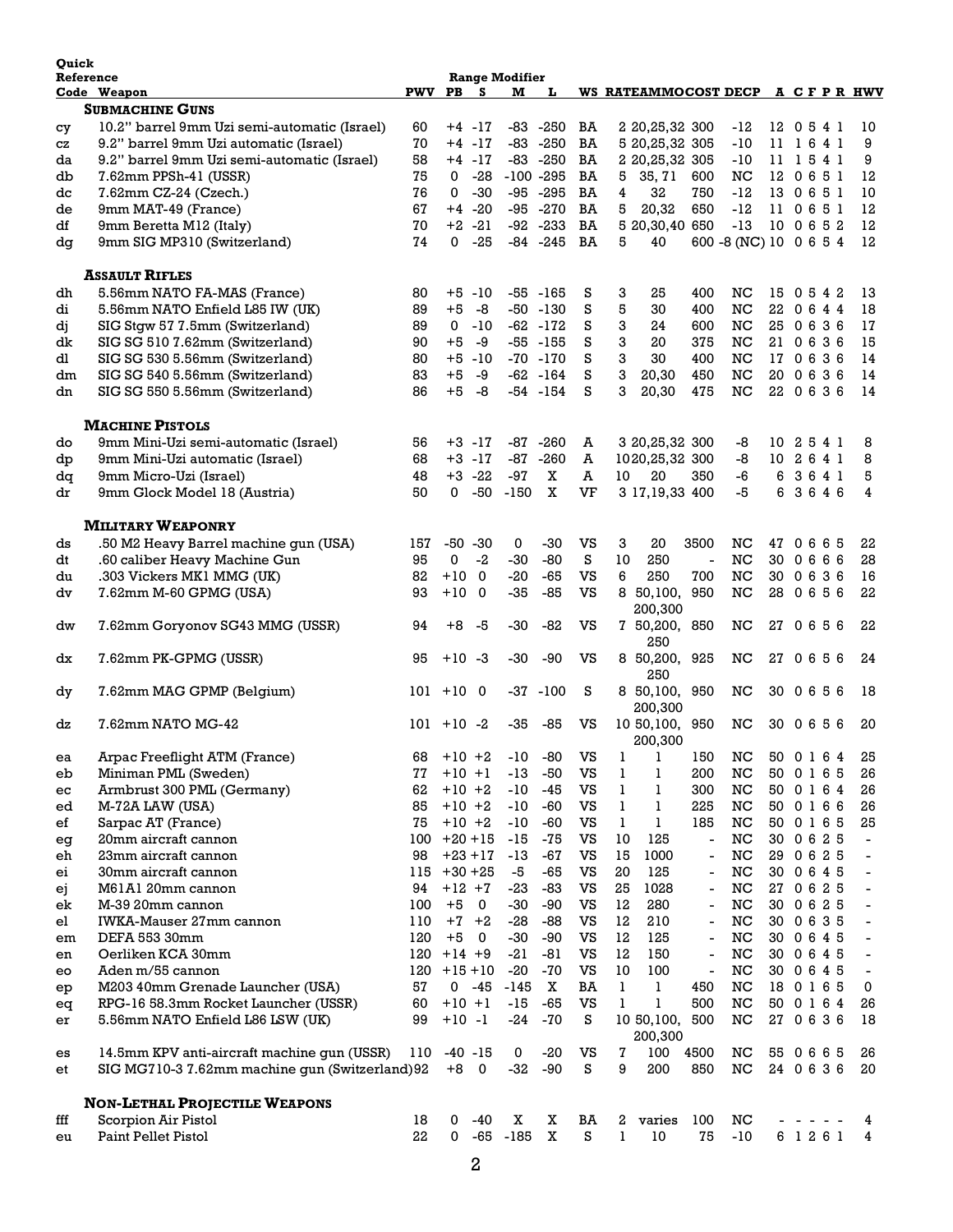#### **Weapon Notes**

**AR-7 Survival Rifle:** This rifle disassembles and all the parts may be stored in the butt. This makes for an extremely portable and versatile weapon.

**ASP 9mm:** The Armaments Systems & Procedures 9mm is a modified Smith & Wesson Model 39, with all its hard edges rounded out, the grip modified so that they now have clear lexan substitutes to allow for quick ammo checks, and the guttersnipe and tritium sights all coated in a teflon finish. It is relatively free from snags when drawn from under clothing because of its smoothed-out shape.

**Beretta M12:** Adopted by the Italian Army in 1961, this submachine gun was designed for mass production and is usually seen with a folding metal stock.

**Beretta Model 92F:** This is the standard US military sidearm, having won the trials the US Army began in 1980 to replace the Colt M1911. This fine weapon is designated the M9 by the US military.

**Colt Python, Desert Eagle:** Two popular weapons among American gun owners whose statistics are typical of better domestic weapons.

**CZ-24:** This submachinegun was in first-line use by the Czech Army until the mid-1960s and is now relegated to reserve use.

**CZ-75 and CZ-85:** While this weapon is not widely used by the Czech military, since the 9mm did not conform to the Warsaw Pact standard, many have touted this weapon as one of the best combat pistols in production. The magazine holds 15 rounds and another round can be loaded in the chamber. The CZ-85 is an updated version that has a better action and permits ambidextrous use.

**Enfield Light Support Weapon L86:** The Light Support Weapon is a heavy-barrel version of the L85. Many of the parts are interchangeable, the guns being very similar, but the L86 has a longer effective range and is extremely accurate in single-shot mode.

**Enfield Weapon System IW L85:** The first 5 years of the Individual Weapon's service were marred by manufacturing defects, contributing much to the weapon's poor reputation. However, the design is a solid bullpup configuration with easy use of bayonet, rifle-launched grenades, and SUSAT sights, and the weapon is the standard battle rifle of the British Army.

**Enfield Weapon System LSW L86:** The Light Support Weapon is a heavy-barrel version of the L85. Many of the parts are interchangeable, the guns being very similar, but the L86 has a longer effective range and is extremely accurate in single-shot mode.

**FA-MAS:** The *Fusil Automatique* created by the *Manufacture d'Armes de St. Etienne* has been nicknamed 'Le Clairon' (the bugle) by French troops, which were issued the FA-MAS in the early 1980s. It is a bullpup design and therefore considerably shorter than the M16. The muzzle allows grenade launch and there is a bipod.

**Freedom Arms .454 Casull and .44 Auto Mag:** Two American domestic firearms that epitomize the 'small cannon' concept of firearms which are not useful for espionage work but which may still prove effective for less delicate tasks.

**Glock Models 17 and 18:** Adopted by the Austrian Army in 1983, the frame of this weapon is composed largely of plastic. This fact has created the impression that the weapon is undetectable by X-ray machines, but there is sufficient steel in the weapon to set off alarms. The Model 18 is a slightly larger machine pistol version of the 17, with a fire selector mechanism and enlarged magazine capacity (17-, 19-, or 33-shot box).

**KPV:** This vehicle-mounted heavy machine gun is representative of those found in former Warsaw Pact countries and is also found with some African and Far Eastern armies.

**M14:** This rifle is essentially an improved M1 rifle which served as the standard US military rifle until the adoption of the M16.

3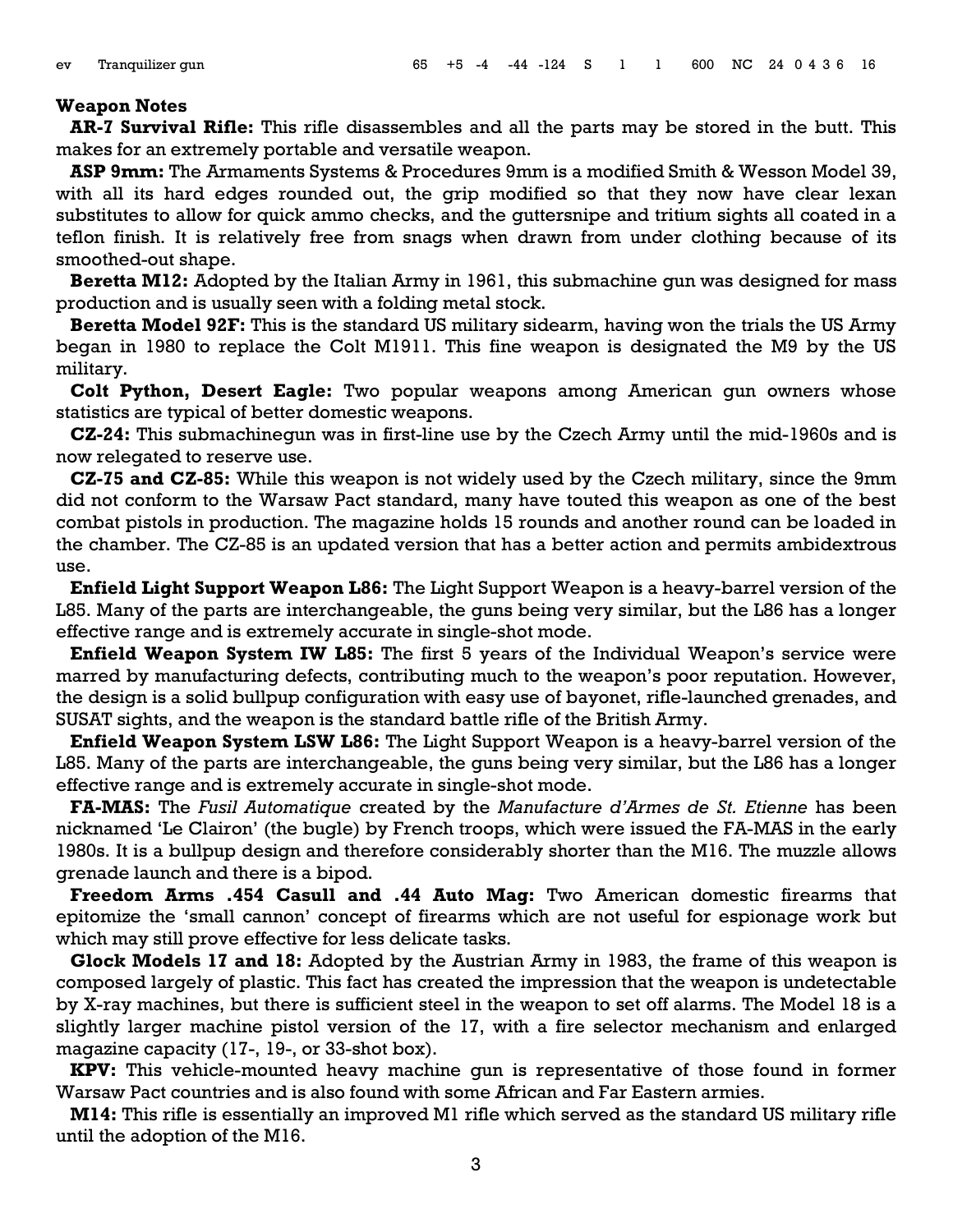**M40:** Adopted from the Remington 700 commercial model, this weapon has a telescopic sight permanently attached (not factored into PWV). The bolt-action rifle was employed primarily as a sniper's weapon.

**M203 Grenade Launcher:** The M203 is a single-shot grenade launcher attached to the bottom of the M16 assault rifle. Later models can be detached from the M16 and fired by means of a removable shoulder stock. These statistics may also be used to approximate the similar BG-15, a grenade launcher for the AK series rifles.

**Mab PA-15:** The *Manufacture d'Armes de Bayonne* that produced this pistol had been making pistols since 1921 under the name *Unique*. The standard 9mm parabellum *Pistole Automatique* carries a 15-shot magazine in the butt, though a few variant PA-8s exist, which have an 8-shot magazine. The PA-15 is the standard French military sidearm, though it has not been in production since the mid 1980s.

**MAT 49:** Originally adopted by the French Army in the late 1940s, this submachine gun is still widely used by police units, and by military forces of former French colonies.

**Micro-Uzi:** This is an even smaller version of the Uzi, being only slightly larger than a heavy pistol. The folding stock folds sideways so that the shoulder-piece can act as a front grip when firing from the hip. It is also available as a 16-shot .45 ACP model.

**P-64:** The standard sidearm of Polish forces, this weapon is an amalgram of features from the Makarov and Walther PP patterns. It is of simple and sturdy design. It fires the 9mm Makarov round.

**Paint Pellet Pistol:** Statistics are given for an average pistol-like pump-action design paintgun. Other designs may vary greatly, incorporating stocks, sights or barrel extensions, feature larger magazines, or be semi- to fully-automatic versions. Powered by  $CO<sub>2</sub>$  cartridges, most such 'weapons' fire .68 caliber round paint pellets which are available in permanent colors or those that wash off with water. These round pellets have a tendency to veer off due to shape and settled paint within them; treat paint pellet pistols like shotguns at medium range (*i.e.,* at 51-150 feet the modifier listed is halved, at 150-300 feet the subtraction is as shown, and paint pellets pistols have no effect beyond 300 feet). These pistols may be used for training or entertainment.

**PPSh-41:** The *Pistolyet-Pulyemyot Shpagina* was a cheap and easily produced submachinegun which was used during World War II and remained in service until the late 1950s. Magazines are available as 35-shot boxes or 71-shot drums.

**RPG-16 Rocket Launcher:** This weapon, with its familiar bulbous 58.3mm HEAT rocket at the end, is the standard anti-tank rocket launcher for many former Eatern Bloc countries, and may also be found in the hands of terrorists or revolutionaries around the world.

**Tranquilizer Gun:** A CO<sub>2</sub>-powered weapon, this rifle is normally used to inject drugs into dangerous animals, but it may also be used to deliver poisons or drugs to human opponents. The rifle fires 15mm hypodermic darts which deliver drugs or poisons upon contact; such hits cause 1 injury point and removing the darts immediately does not lessen the additional effects of the drugs. Animals of smaller than human size are be knocked unconscious immediately when hit by tranquilizer darts. Tranquilizer hits to the head of human opponents also cause immediate loss of consciousness. Hits elsewhere cause unconsciousness in 1D3 phases. Poisons may also be delivered through such darts.

**Tula-Tokarev 1933:** An improved version of a Colt M1911-based pistol designed, by Feodor V. Tokarev. This pistol has been produced in Poland, Yugoslavia, Hungary, China and North Korea. It fires the 7.62mm x 25mm Soviet round.

**Walther P88:** This weapon looks more like the Colt .45 and less like the familiar Walther shape. It first appeared in 1988.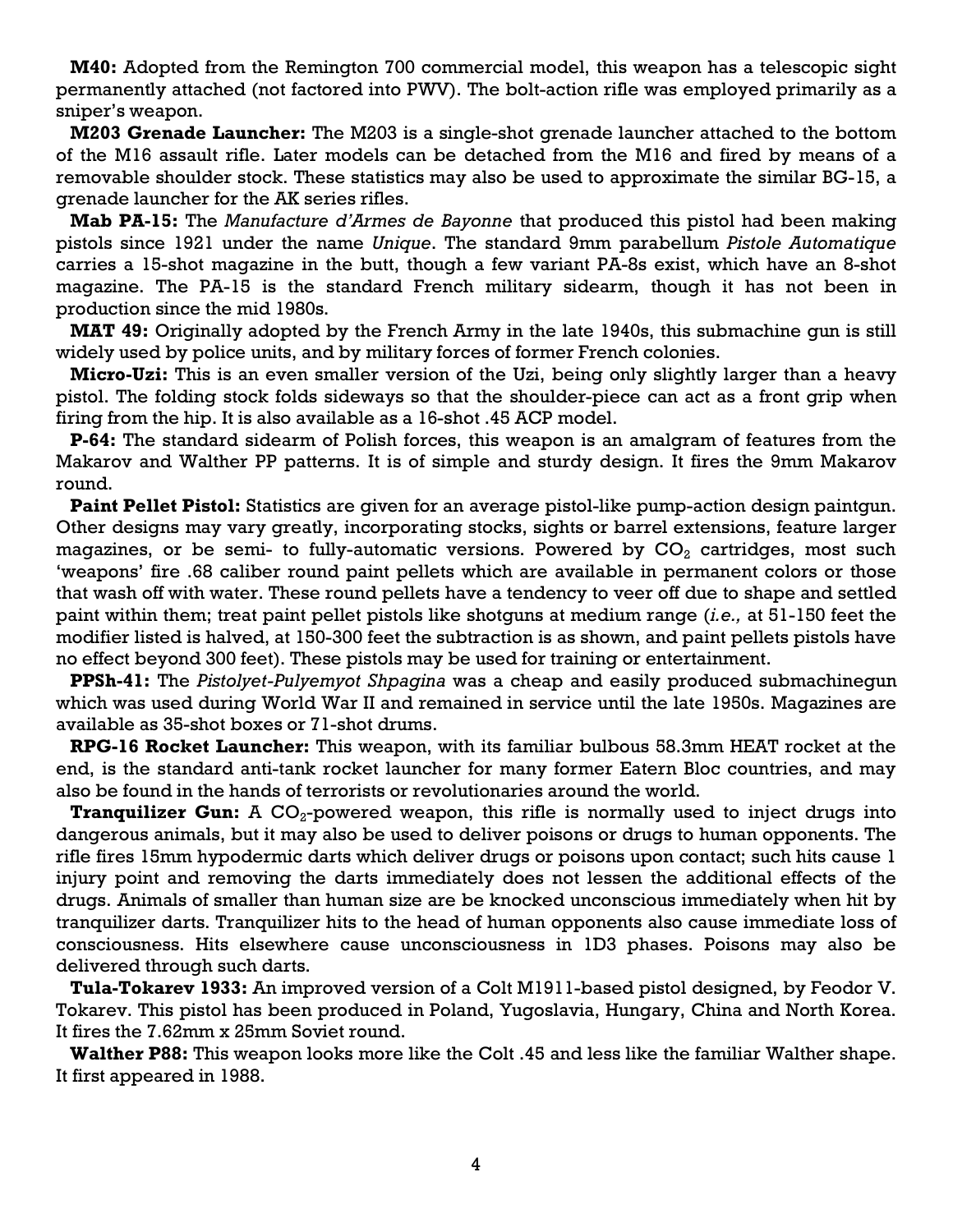| $qrc = quick reference code$ , $WP = weight$ in pounds, $WK = weight$ in kilograms |                         |      |  |                        |                  |                  |  |                       |                 |       |  |  |
|------------------------------------------------------------------------------------|-------------------------|------|--|------------------------|------------------|------------------|--|-----------------------|-----------------|-------|--|--|
| qrc                                                                                | <b>WP</b>               | WK   |  | qrc                    | <b>WP</b>        | WK               |  | qrc                   | W <sub>P</sub>  | WK    |  |  |
| <u>Ivv</u>                                                                         | 0.5                     | 0.23 |  | cf                     | 2.25             | 1.02             |  | $\overline{d}$        | 12.24           | 5.55  |  |  |
| ww                                                                                 | $\overline{2}$          | 0.91 |  | œ                      | 1.98             | 0.9              |  | dk                    | 9.37            | 4.25  |  |  |
| xx                                                                                 | $\overline{c}$          | 0.91 |  | ch                     | 2.16             | 0.98             |  | $\overline{dl}$       | 7.21            | 3.27  |  |  |
|                                                                                    | $\overline{2}$          | 0.91 |  | ci                     | 2.5              | 1.13             |  | dm                    | 7.19            | 3.26  |  |  |
| $\frac{yy}{zz}$                                                                    | 2.5                     | 1.13 |  | $\overline{c}$ j       | 2.5              | 1.13             |  | dn                    | 9.04            | 4.1   |  |  |
| aaa                                                                                | 2.16                    | 0.98 |  | ck                     | 1.83             | 0.83             |  | $\boldsymbol{\omega}$ | 5.84            | 2.65  |  |  |
| bbb                                                                                | 4                       | 1.81 |  | cl                     | 1.63             | 0.74             |  | dp                    | 5.84            | 2.65  |  |  |
| ccc                                                                                | $\overline{c}$          | 0.91 |  | cm                     | 1.65             | 0.75             |  | $\overline{d}$        | 4.29            | 1.95  |  |  |
| ddd                                                                                | 1.98                    | 0.9  |  | cn                     | 1.83             | 0.83             |  | dr                    | 1.4             | 0.64  |  |  |
| eee                                                                                | 3.06                    | 1.39 |  | $\infty$               | 8.4              | 3.81             |  | ds                    | 84              | 38.1  |  |  |
| fff                                                                                | $\overline{\mathbf{3}}$ | 1.36 |  | cp                     | $\overline{7.7}$ | 3.49             |  | $\overline{dt}$       | $\overline{97}$ | 44    |  |  |
| $\overline{ah}$                                                                    | 7.39                    | 3.35 |  | $\alpha$               | 7.71             | 3.5              |  | du                    | 33              | 14.97 |  |  |
| bm                                                                                 | 1.06                    | 0.48 |  | cr                     | 3                | 1.36             |  | dv                    | 22.75           | 10.32 |  |  |
| $\sqrt{bn}$                                                                        | 1.94                    | 0.88 |  | <b>CS</b>              | 7.93             | 3.6              |  | dw                    | $\overline{30}$ | 13.61 |  |  |
| $\overline{\text{bo}}$                                                             | 1.73                    | 0.78 |  | ${\sf ct}$             | 10.14            | 4.6              |  | dx                    | 19.5            | 8.85  |  |  |
| $\overline{bp}$                                                                    | 1.81                    | 0.82 |  | cu                     | 8.55             | 3.88             |  | dy                    | 23.75           | 10.77 |  |  |
| $\sqrt{bq}$                                                                        | 15.86                   | 7.19 |  | CV                     | 14.48            | 6.57             |  | dz                    | 25.5            | 11.57 |  |  |
| $\overline{b}$ r                                                                   | 5.4                     | 2.45 |  | <b>CW</b>              | $\overline{7}$   | 3.18             |  | ea                    | 2.75            | 1.25  |  |  |
| $\overline{bs}$                                                                    | 4.4                     | 2    |  | <b>CX</b>              | 14.55            | 6.6              |  | eb                    | 6.25            | 2.84  |  |  |
| bt                                                                                 | 7.93                    | 3.6  |  | cy                     | 7.7              | 3.49             |  | ec                    | 9.5             | 4.31  |  |  |
| bu                                                                                 | 18.28                   | 8.29 |  | CZ                     | 7.48             | 3.39             |  | $\epsilon$            | 4.5             | 2.04  |  |  |
| bv                                                                                 | 11.89                   | 5.39 |  | da                     | 7.48             | 3.39             |  | $\overline{ef}$       | 5               | 2.27  |  |  |
| bw                                                                                 | 9.5                     | 4.31 |  | $d\mathbf{b}$          | 8                | 3.63             |  | ep                    | 3               | 1.36  |  |  |
| bx                                                                                 | $\overline{c}$          | 0.91 |  | $\mathrm{d}\mathrm{c}$ | 7.25             | 3.29             |  | $\alpha$              | 22              | 9.98  |  |  |
| by                                                                                 | 1.4                     | 0.64 |  | $\overline{d}$         | 7.72             | $\overline{3.5}$ |  | er                    | 11.9            | 5.4   |  |  |
| $\sqrt{bz}$                                                                        | 2.36                    | 1.07 |  | $\overline{df}$        | 6.5              | 2.95             |  | es                    | 107.95          | 48.97 |  |  |
|                                                                                    | 1.83                    | 0.83 |  | $\overline{d}$         | 6.94             | 3.15             |  | et                    | 20.39           | 9.25  |  |  |
| $\frac{ca}{cb}$                                                                    | 1.44                    | 0.65 |  | dh                     | 7.96             | 3.61             |  | eu                    | 3               | 1.36  |  |  |
| $\overline{\alpha}$                                                                | 2.16                    | 0.98 |  | di                     | 10.98            | 4.98             |  | ev                    | 6.75            | 3.06  |  |  |
| $\overline{c}$                                                                     | 2.25                    | 1.02 |  |                        |                  |                  |  |                       |                 |       |  |  |

## **Table of New Weapon Weights**

## New Weapons and Where to Find Them

What follows is a list of all the 'new' weapons included in the database and where the statistics came from. This list should help those who want to 'fix' my chart or change the weapon statistics. Information on my designs are split up into two parts: this text and "When Only the Best Will Do, Volume 2: SIG-Sauer Weaponry for TOP SECRET Gaming," another text you should find where you found this one.

## **PISTOLS**

.10 self-load: TS001 Sprechenhaltestelle, p. 25. Assigned qrc (vv).

.38 military self-load: TS001 Sprechenhaltestelle, p. 8. Assigned qrc (ww).

.38 self-load: TS001 Sprechenhaltestelle, p. 14. Assigned qrc (xx).

.38 standard weight revolver: TS001 Sprechenhaltestelle, p. 16. Assigned qrc (yy).

.44 self-load: TS001 Sprechenhaltestelle, p. 16. Assigned grc (zz).

7.62mm Model 52 self-load: TS004 Fastpass, p. 24. Assigned qrc (aaa).

7mm match pistol: TS005 Orient Express, p. 3. Assigned qrc (bbb).

High Standard .22 Target Pistol: TS008 Seventh Seal, p. 15. Assigned qrc (ccc).

Beretta .25 Model 1919: TS008 Seventh Seal, p. 15. S and M modifiers listed here differ by only 1 with stats presented in TS007. Maintained qrc (III) as presented in TS007.

SIG P-210-6 9mm target self-load: TS008 Seventh Seal, p. 15. The silhouette pictured with the weapon is definitely not that of the P-210! Assigned qrc (ddd).

Walther GSP Match Pistol: Chinatown: The Jaded Temple, p. 40 of Dragon, June 1982. Assigned qrc (eee).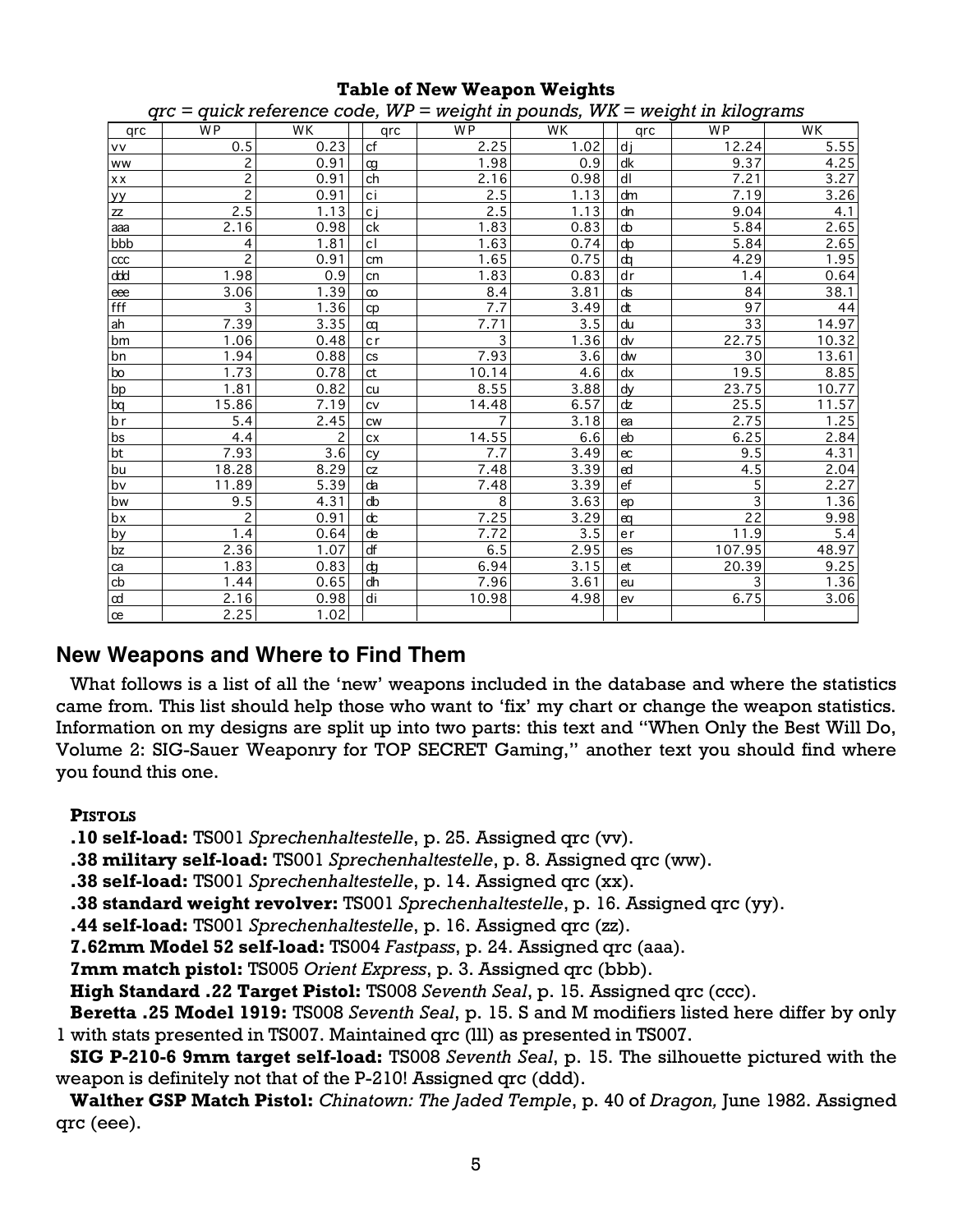**ASP 9mm:** My design, assigned qrc (bx). **P-64:** My design; assigned qrc (by). **Mab PA-15:** My design; assigned qrc (bz). **Tula-Tokarev 1933:** My design; assigned qrc (ca). **Glock Models 17 and 18:** My design; assigned qrc (cb). **CZ-75:** My design; assigned qrc (cd). **Colt Python:** My design; assigned qrc (ce). **Desert Eagle:** My design; assigned qrc (cf). **Walther P88:** My design; assigned qrc (cg). **Beretta Model 92F:** My design; assigned qrc (ch). **Freedom Arms .454 Casull:** My design; assigned qrc (ci). **.44 Auto Mag:** My design; assigned qrc (cj). **SIG-Sauer P-220 (Pistol 75):** My design; assigned qrc (ck). **SIG-Sauer P-225:** My design; assigned qrc (cl). **SIG-Sauer P-226:** My design; assigned qrc (cm). **SIG-Sauer P-228:** My design; assigned qrc (cn).

## **CARBINES**

**Uzi 9mm semiautomatic carbine:** TS008 *Seventh Seal*, p. 15. Assigned qrc (co).

**16.1" barrel Uzi semi-automatic carbine:** "Spy's Advice," p. 58 of *Dragon*, December 1985; stats are the same as those presented in TS008.

**10.2" barrel Uzi semi-automatic carbine:** "Spy's Advice," p. 58 of *Dragon*, December 1985. Assigned qrc (cp).

**SIG SG 551 carbine:** My design; assigned qrc (cq).

**RIFLES**

**4mm "pocket" assassination rifle:** TS004 *Fastpass*, p. 11. Assigned qrc (cr).

**Steyr-Mannlicher .223 AUG:** TS008 *Seventh Seal*, p. 15. Another incorrect silhouette. Assigned qrc (cs).

**Springfield Armory .308 BM-59:** TS008 *Seventh Seal*, p. 15. Yet another wrong silhouette. Assigned qrc (ct).

**M14:** My design; assigned qrc (cu).

**M40:** My design; assigned qrc (cv).

**AR-7 Survival Rifle:** My design; assigned qrc (cw).

**SIG-Sauer Model SSG2000:** My design; assigned qrc (cx).

**SUBMACHINE GUNS**

**5.56mm NATO Colt Commando:** TS002 *Rapidstrike!*, p. 20; stats later subsumed by those from TS007.

**M-10 submachine gun:** TS006 *Ace of Clubs*, p. 8; stats later subsumed by those from TS007.

**10.2" barrel Uzi semi-automatic submachinegun:** "Spy's Advice," p. 58 of *Dragon*, December 1985. Assigned qrc (cy).

**10.2" barrel Uzi fully automatic submachinegun:** "Spy's Advice," p. 58 of *Dragon*, December 1985; I used these statistics to replace those of the 'standard' Uzi (t) from the original rules.

**9.2" barrel Uzi semi-automatic submachinegun:** "Spy's Advice," p. 58 of *Dragon*, December 1985. Assigned qrc (cz).

**9.2" barrel Uzi fully automatic submachinegun:** "Spy's Advice," p. 58 of *Dragon*, December 1985. Assigned qrc (da).

**PPSh-41:** My design; assigned qrc (db).

**CZ-24:** My design; assigned qrc (dc).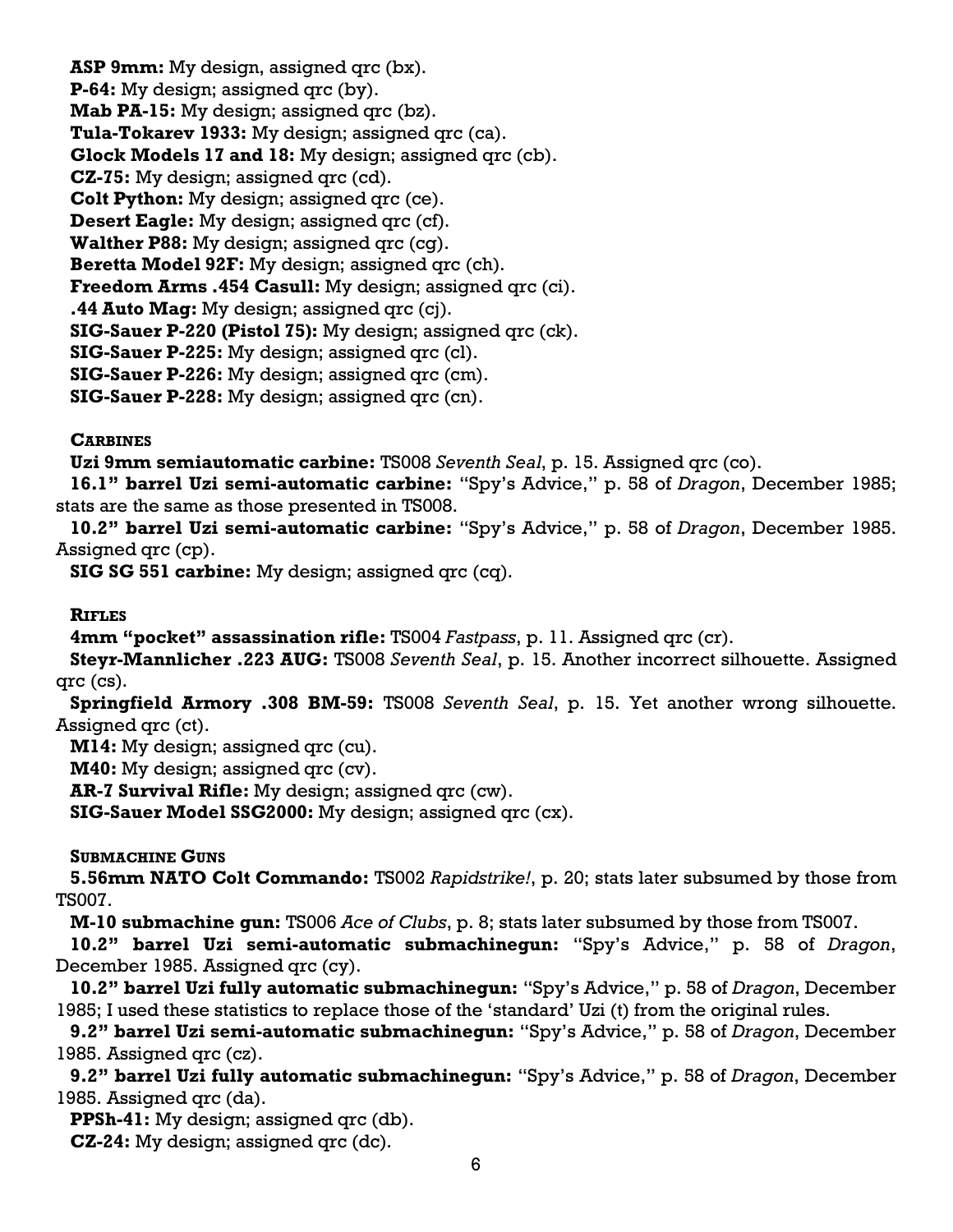**MAT 49:** My design; assigned qrc (de). **Beretta M12:** My design; assigned qrc (df). **SIG MP310:** My design; assigned qrc (dg).

### **ASSAULT RIFLES**

**Heckler & Koch G3:** Statistics for this weapon differ between the TS007 version and those presented in *Dragon* magazine, see below.

**FA-MAS:** My design; assigned qrc (dh).

**Enfield Individual Weapon L85:** My design; assigned qrc (di).

**SIG Stgw 57:** My design; assigned qrc (dj).

**SIG SG 510:** My design; assigned qrc (dk).

**SIG SG 530:** My design; assigned qrc (dl).

**SIG SG 540:** My design; assigned qrc (dm).

**SIG SG 550:** My design; assigned qrc (dn).

### **MACHINE PISTOLS**

**Heckler & Koch 9mm VP '70Z:** TS008 *Seventh Seal*, p. 15; statistics for this weapon differ between the TS008 version and those presented in *Dragon* magazine as they did for the G3, above. See notes about H&K weapons below.

**Mini-Uzi semi-automatic machine pistol:** "Spy's Advice," p. 58 of *Dragon*, December 1985. Assigned qrc (do).

**Mini-Uzi fully automatic machine pistol:** "Spy's Advice," p. 58 of *Dragon*, December 1985. Assigned qrc (dp).

**Micro-Uzi:** My design; assigned qrc (dq).

**Glock Model 18:** My design; assigned qrc (dr).

#### **MILITARY WEAPONRY**

**.50 M2 Heavy Barrel machine gun:** TS002 *Rapidstrike!*, p. 19. Assigned qrc (ds). Assigned a Penetration Value (see "Now That's Firepower!") of 30.

**Heavy Machine Gun:** *Mad Merc*, p. 38 of *Dragon,* December 1981 and again in *Whiteout*, p. 55, *Dragon,* July 1984. Assigned qrc (dt). Assigned a Penetration Value of 30.

**.303 Vickers MK1 MMG:** "Now That's Firepower!: Machine Guns & Missiles in TOP SECRET Gaming," pp.38-42 of *Dragon*, October 1985. Assigned qrc (du).

**.30 Browning MMG:** "Now That's Firepower!: Machine Guns & Missiles in TOP SECRET Gaming," pp.38-42 of *Dragon*, October 1985. These stats differed slightly (L range modifier, ammo, etc.) from the version presented in TS007 (qrc (aq)); this is one place where I used the unofficial stats for the weapon.

**7.62mm M-60 GPMG:** "Now That's Firepower!: Machine Guns & Missiles in TOP SECRET Gaming," pp.38-42 of *Dragon*, October 1985. Assigned qrc (dv).

**7.62mm Goryonov:** "Now That's Firepower!: Machine Guns & Missiles in TOP SECRET Gaming," pp.38-42 of *Dragon*, October 1985. Assigned qrc (dw).

**7.62mm PK-GPMG:** "Now That's Firepower!: Machine Guns & Missiles in TOP SECRET Gaming," pp.38-42 of *Dragon*, October 1985. Assigned qrc (dx).

**7.62mm MAG GPMP:** "Now That's Firepower!: Machine Guns & Missiles in TOP SECRET Gaming," pp.38-42 of *Dragon*, October 1985. Assigned qrc (dy).

**7.62mm NATO MG-42:** "Now That's Firepower!: Machine Guns & Missiles in TOP SECRET Gaming," pp.38-42 of *Dragon*, October 1985. Assigned qrc (dz).

**Arpac Freeflight ATM:** "Now That's Firepower!: Machine Guns & Missiles in TOP SECRET Gaming," pp.38-42 of *Dragon*, October 1985. Assigned qrc (ea).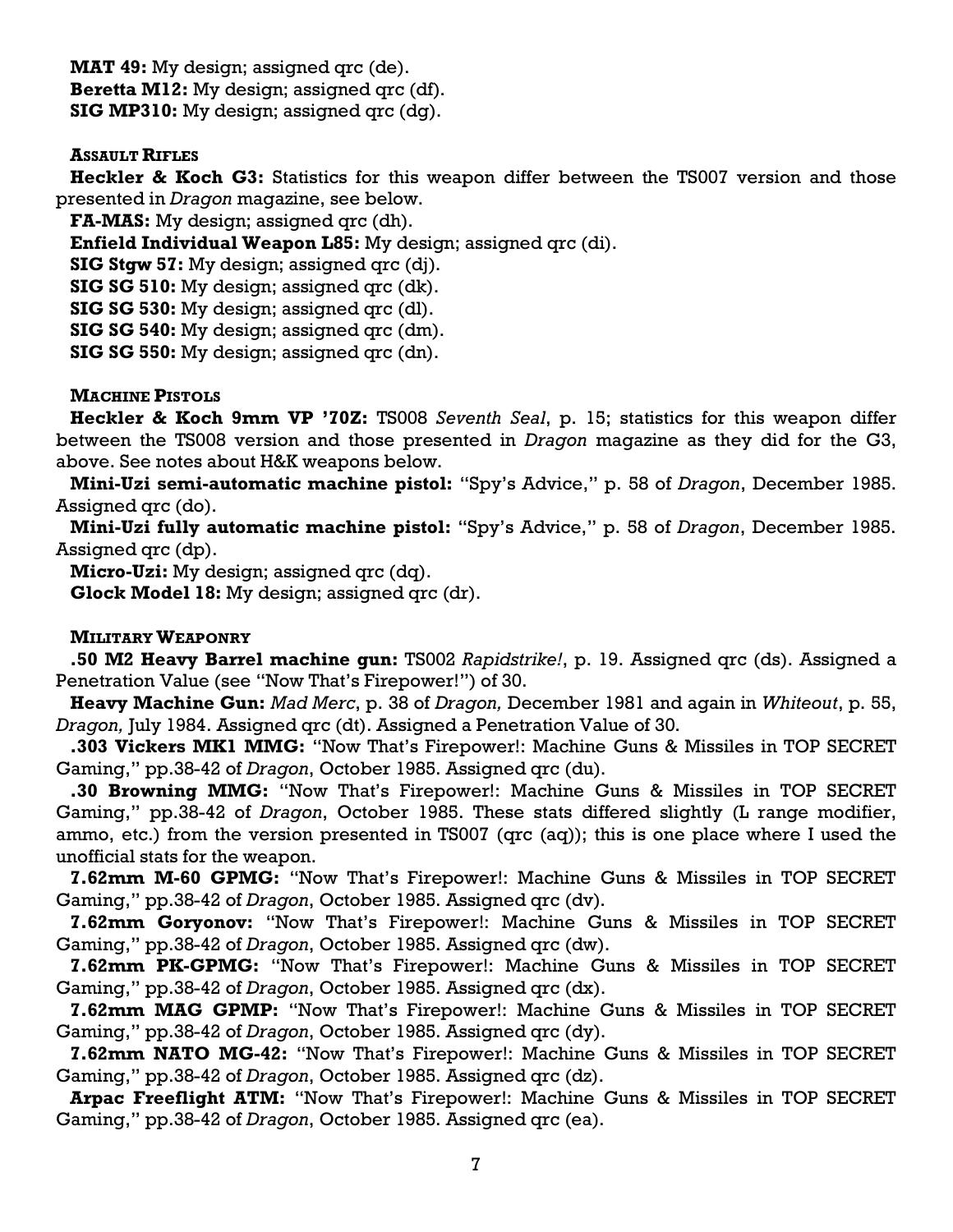**Miniman:** "Now That's Firepower!: Machine Guns & Missiles in TOP SECRET Gaming," pp.38- 42 of *Dragon*, October 1985. Assigned qrc (eb).

**Armbrust 300:** "Now That's Firepower!: Machine Guns & Missiles in TOP SECRET Gaming," pp.38-42 of *Dragon*, October 1985; note that this weapon's PWV differs from those of the 80mm Missile Launcher in TS007 which is based upon the Armbrust 300. I kept both sets of stats: I use qrc (ap) as a generic missile launcher and assigned the Armbrust 300's stats as qrc (ec).

**M-72 LAW:** "Now That's Firepower!: Machine Guns & Missiles in TOP SECRET Gaming," pp.38- 42 of *Dragon*, October 1985. Assigned qrc (ed).

**Sarpac AT:** "Now That's Firepower!: Machine Guns & Missiles in TOP SECRET Gaming," pp.38- 42 of *Dragon*, October 1985. Assigned qrc (ef).

**20mm aircraft cannon:** "Top (Secret) Guns," pp. 76-78 of *Dragon*, September 1986. Assigned qrc (eg).

**23mm aircraft cannon:** "Top (Secret) Guns," pp. 76-78 of *Dragon*, September 1986. Assigned qrc (eh).

**30mm aircraft cannon:** "Top (Secret) Guns," pp. 76-78 of *Dragon*, September 1986. Assigned qrc (ei).

**M61A1 aircraft cannon:** "Top (Secret) Guns," pp. 76-78 of *Dragon*, September 1986. Assigned qrc (ej).

**M-39 aircraft cannon:** "Top (Secret) Guns," pp. 76-78 of *Dragon*, September 1986. Assigned qrc (ek).

**IWKA-Mauser aircraft cannon:** "Top (Secret) Guns," pp. 76-78 of *Dragon*, September 1986. Assigned qrc (el).

**DEFA 553 aircraft cannon:** "Top (Secret) Guns," pp. 76-78 of *Dragon*, September 1986. Assigned qrc (em).

**Oerliken KCA aircraft cannon:** "Top (Secret) Guns," pp. 76-78 of *Dragon*, September 1986. Assigned qrc (en).

**Aden m/55 aircraft cannon:** "Top (Secret) Guns," pp. 76-78 of *Dragon*, September 1986. Assigned qrc (eo).

**M203 Grenade Launcher:** My design; assigned qrc (ep). Assigned a Penetration Value of 18. Effective range for this weapon is 750'.

**RPG-16 Rocket Launcher:** My design; assigned qrc (eq). Assigned a Penetration Value of 88. Effective range for this weapon is 1000'.

**Enfield Weapon System LSW:** My design; assigned qrc (er). Assigned a Penetration Value of 18.

**KPV:** My design; assigned qrc (es). Assigned a Penetration Value of 38.

**SIG MG710:** My design; assigned qrc (et). Assigned a Penetration Value of 20.

**NON-LETHAL PROJECTILE WEAPONS**

**Scorpion Air Pistol:** TS005 *Orient Express*, p. 3. Assigned qrc (fff).

Paint Pellet Pistol: My design; assigned grc (eu).

**Tranquilizer Gun:** My design; assigned qrc (ev).

**Heckler & Koch weapons:** "When Only the Best Will Do: Heckler & Koch Weaponry for TOP SECRET Gaming," pp. 76-78 of *Dragon*, November 1986. Quick reference codes are those used by the author of that article (bm-bw and ah for the H&K G3). Conflicts with previously published material have already been noted above; I have kept the quick reference codes for the weapons as presented in that article but maintained the stats for the G3 and VP70 as presented in official material.